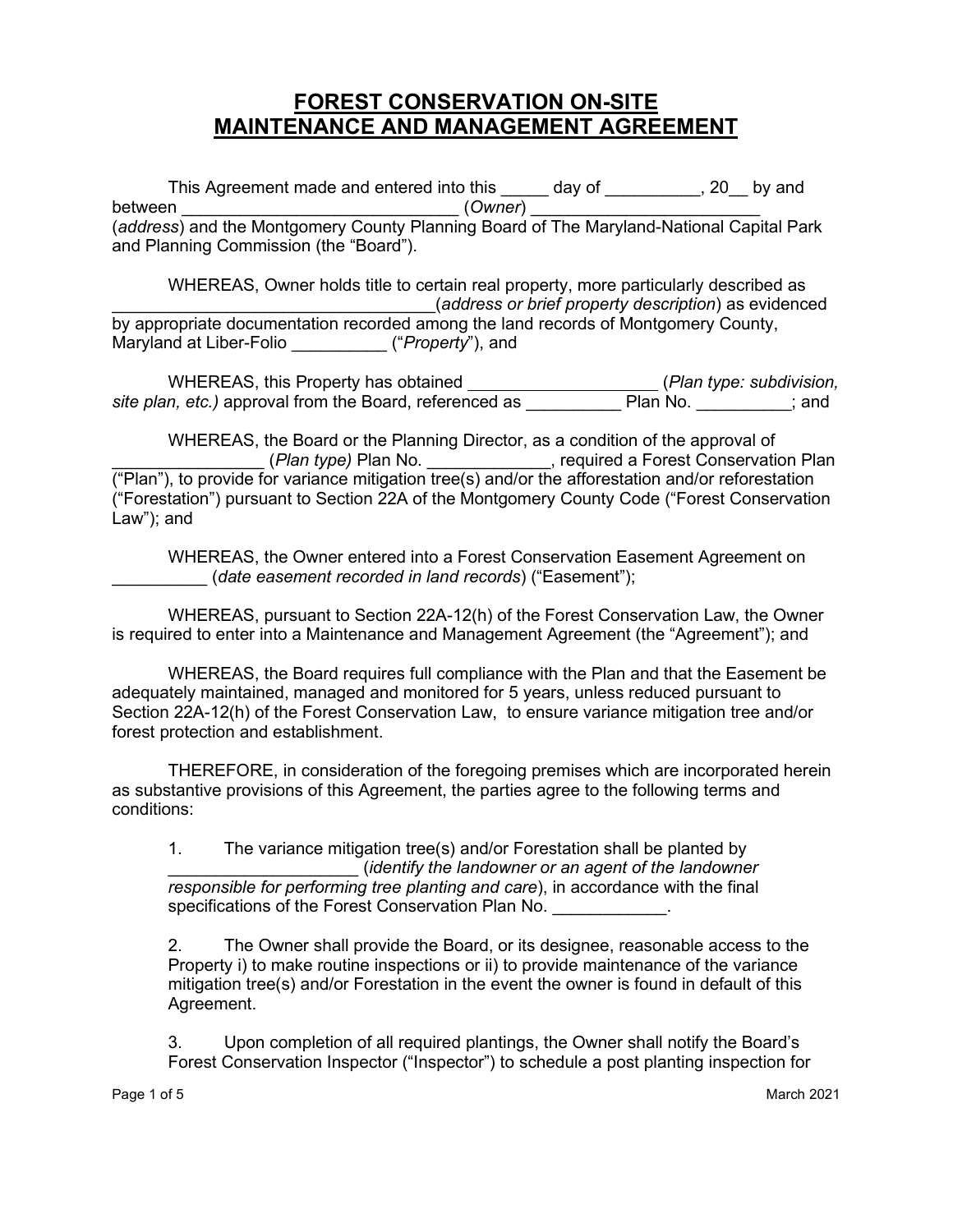Plan compliance. Upon acceptance of the plantings, the Inspector will provide the Owner with written notice of the start of the Maintenance and Management Period.

4. The Owner shall maintain and manage the variance mitigation tree(s) and/or forest plantings in accordance with the Plan. This shall include but is not limited to:

- \* planting native plant species compatible with the existing habitat.
- watering, fertilizing, controlling competing vegetation and protecting plants from disease, pests and mechanical injury during the initial planting and through the Maintenance and Management Period as necessary.
- providing protection devices such as fencing, signage, and interpretive signs as necessary to prevent the destruction or degradation of the planting site.

5. The Owner shall monitor the Forestation site of the Property for the duration of the Maintenance and Management Period and the Owner shall replace any reforestation plantings that die within that Maintenance and Management Period to a minimum standard of 100 trees per acre or at least 75% of the total trees planted per acre (whichever is greater), so as to ensure compliance with survival requirements stated in section 22A.00.01.08.E(3) of the Forest Conservation Regulations. The Owner shall monitor the variance mitigation tree(s) planted on the Property for the duration of the Maintenance and Management Period and the Owner shall replace all variance mitigation tree(s) that die within that Maintenance and Management Period so as to ensure compliance with survival requirements stated in section 22A.00.01.08.E(3) of the Forest Conservation Regulations.

6. The Owner shall provide a cost estimate to the Planning Director, or their designee, to cover the cost of planting, which must include site preparation, periodic maintenance, plants and plant materials, labor to install the plantings, signage if necessary, fencing if necessary, and maintenance of the planted area for the entire length of the maintenance and management period [Attachment A], or a cost estimate equal to the current in lieu fee rate for each square foot of planting required.

7. The Owner shall provide financial security in the form of a letter of credit or bond in a form approved by the Board's Office of the General Counsel, in the amount of \$\_\_\_\_\_\_\_\_\_\_, estimated to cover the cost of plantings, installation and maintenance during the Maintenance and Management Period. The security must be posted prior to any clearing or land disturbing activities on the Property. Up to half of the security may be released after the planting has been completed if, the Inspector has determined that the Plan has been followed and the stock is properly planted and in good condition.

8. The Owner is required to provide, on a semiannual basis, evidence of Plan compliance and that the financial security is in full force and effect. The semiannual report must be submitted directly to the appropriate Inspector.

9. The Owner must notify the Inspector at the end of the Maintenance and Management Period to schedule a final inspection. After verifying Plan compliance, the Inspector shall issue to the Owner a written notice of completion. If the Inspector has determined that the survival requirements have been met, the financial security and this Agreement may be released upon final inspection.

Page 2 of 5 March 2021 10. A legal, permanent protection mechanism approved by the Board for all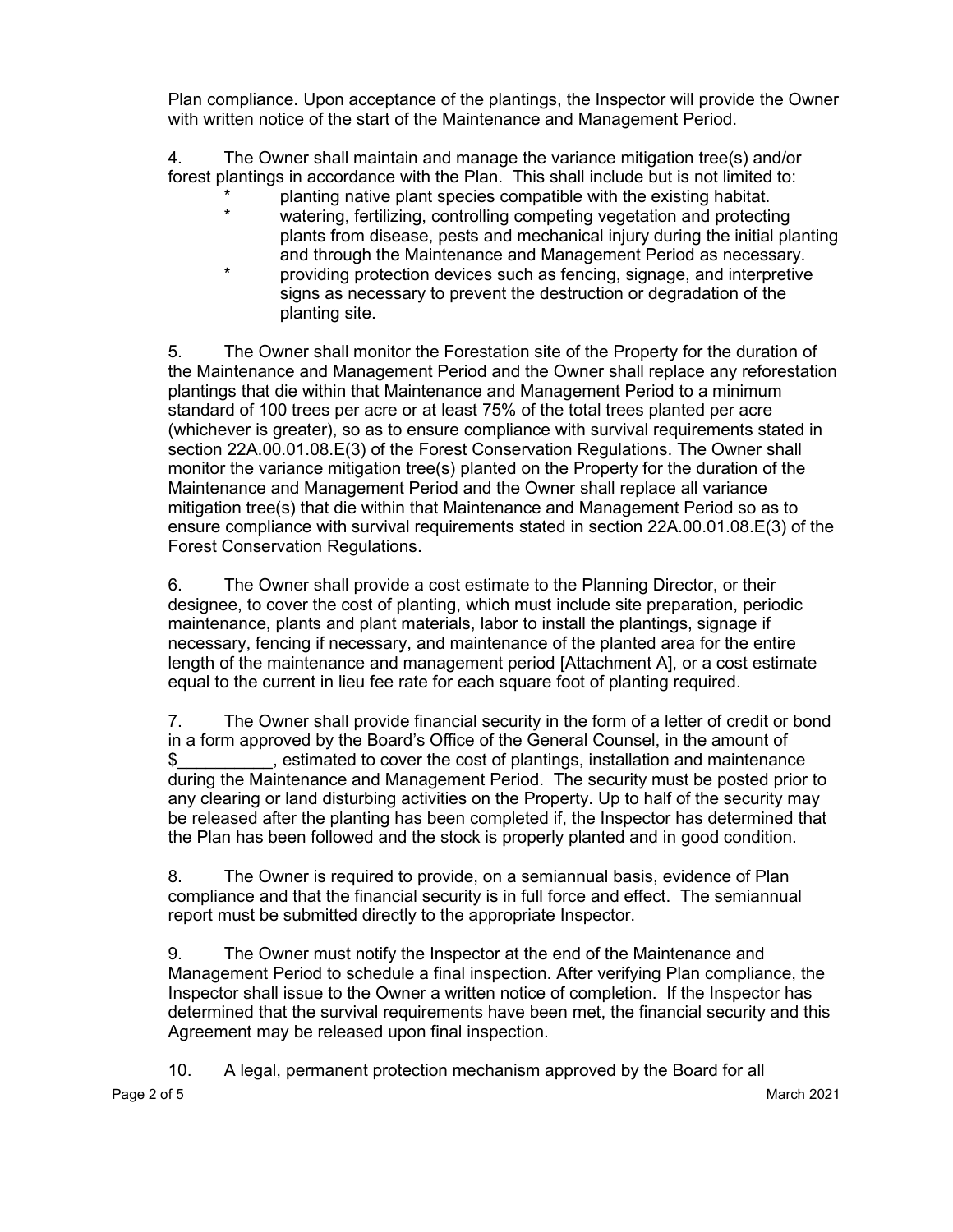Forestation area(s) in the form of a conservation easement, deed restriction, covenant, or dedication shall be recorded among the Land Records of Montgomery County, Maryland and shall be noted on the record plat (when applicable) for the Property.

11. This Agreement may be reviewed at 2425 Reedie Drive, 14<sup>th</sup> Floor, Wheaton, Maryland.

IN WITNESS WHEREOF, the parties have executed this Agreement for the purposes contained herein.

OWNER/APPLICANT (1)

| Signature                       |                                         | Date                                                                      |
|---------------------------------|-----------------------------------------|---------------------------------------------------------------------------|
| <b>Type/Print Name</b>          |                                         |                                                                           |
|                                 |                                         | <b>NOTARY STATEMENT</b>                                                   |
| State of <u>_______________</u> |                                         |                                                                           |
|                                 | County of the country of the country of |                                                                           |
|                                 |                                         | On this day of the state of the undersigned individual,                   |
|                                 |                                         |                                                                           |
|                                 | . of                                    | , and that as such being authorized to do                                 |
|                                 |                                         | so, executed the foregoing instrument for the purposes therein contained. |
|                                 |                                         |                                                                           |

IN WITNESS WHEREOF, I hereunto set my hand and official seal.

**SEAL**

Signature of notary public

My commission expires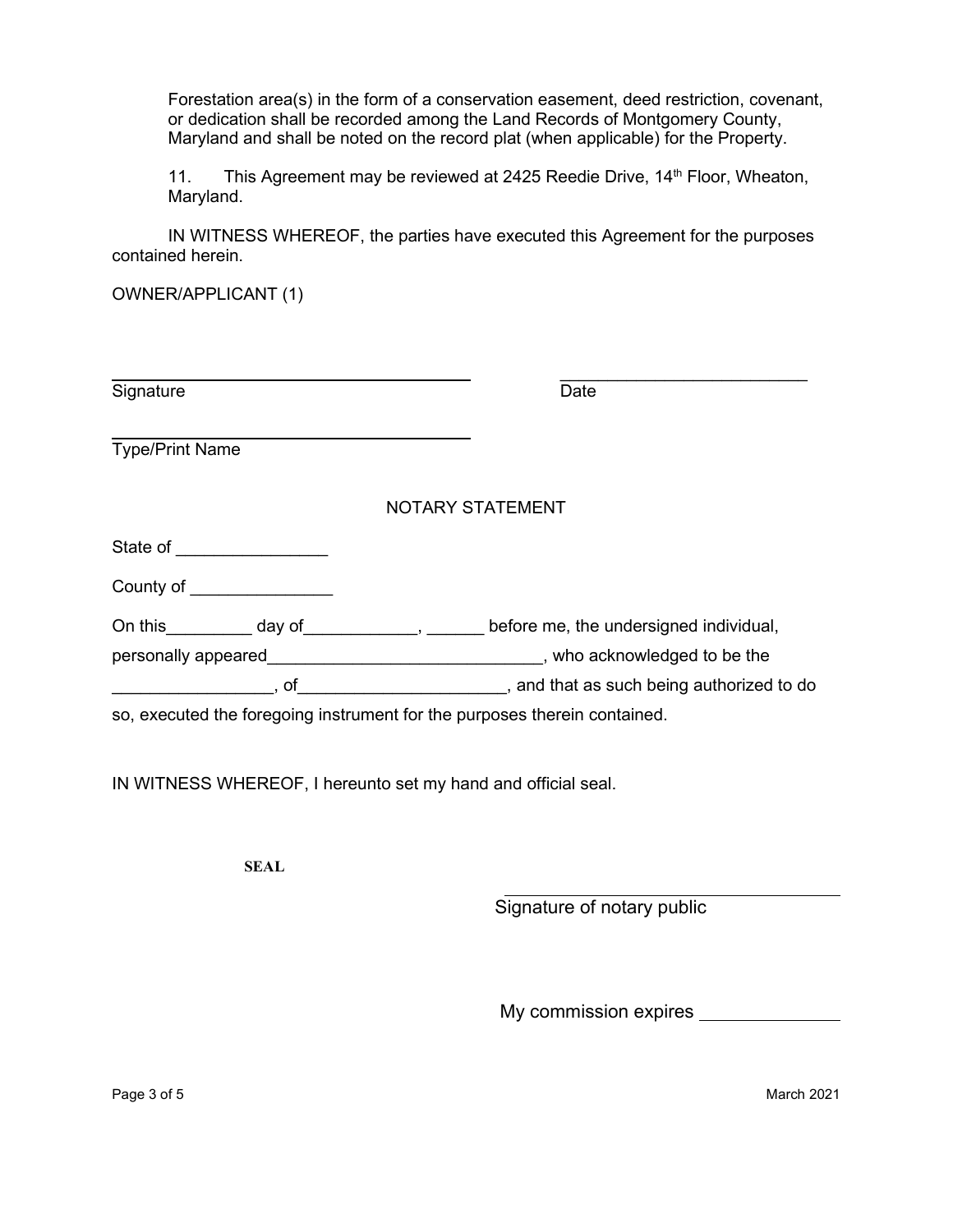OWNER/APPLICANT (2)

| Signature                                                                 | Date                                                                                                            |
|---------------------------------------------------------------------------|-----------------------------------------------------------------------------------------------------------------|
| <b>Type/Print Name</b>                                                    |                                                                                                                 |
|                                                                           | <b>NOTARY STATEMENT</b>                                                                                         |
| State of <u>_______________</u>                                           |                                                                                                                 |
| County of the country of the country of                                   |                                                                                                                 |
| On this day of , before me, the undersigned individual,                   |                                                                                                                 |
|                                                                           |                                                                                                                 |
|                                                                           | of of contract the state of the state of the state of the state of the state of the state of the state of the s |
| so, executed the foregoing instrument for the purposes therein contained. |                                                                                                                 |

IN WITNESS WHEREOF, I hereunto set my hand and official seal.

**SEAL**

Signature of notary public

My commission expires \_\_\_\_\_\_\_\_\_\_\_\_\_\_\_